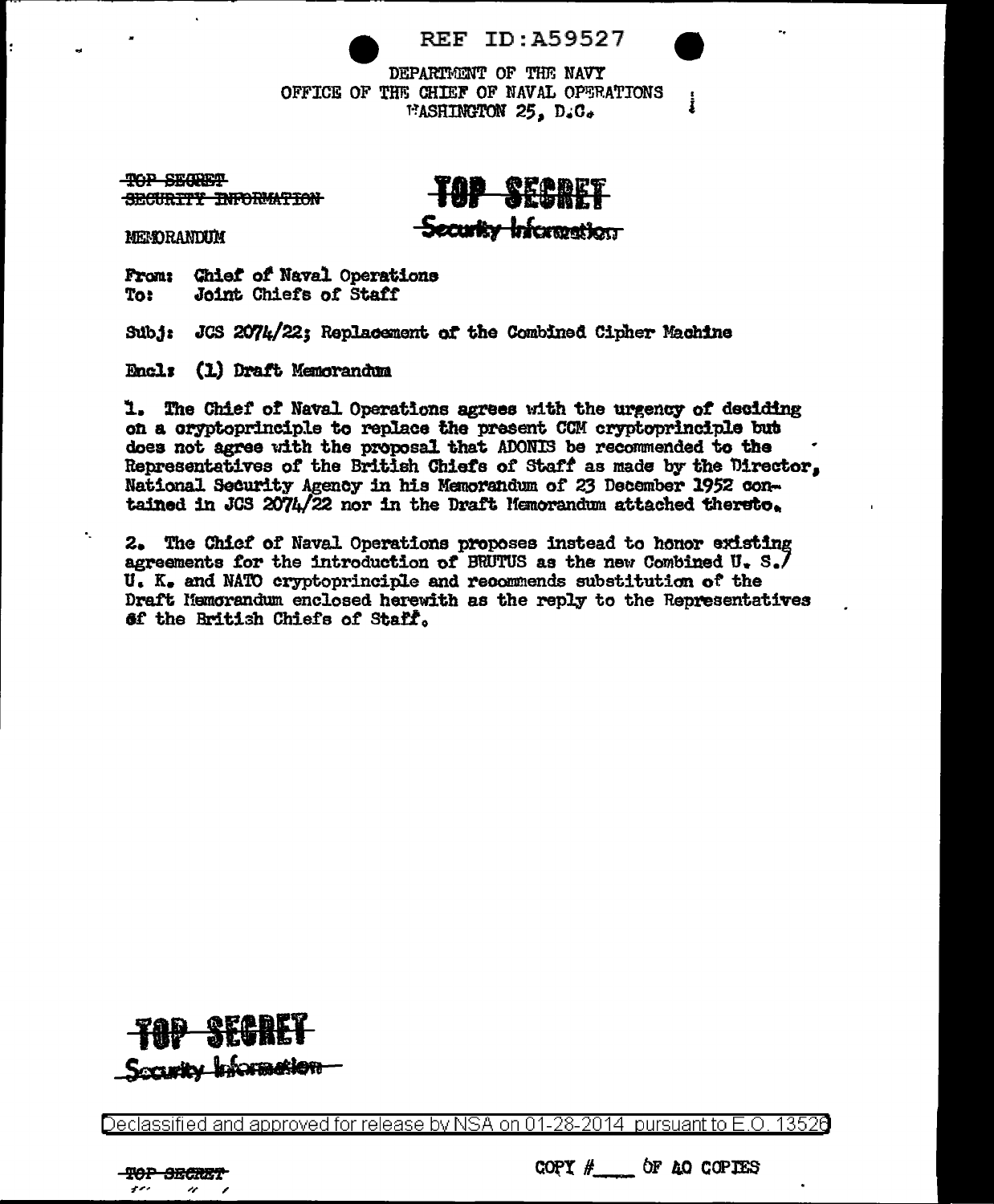**REF ID: A59527** 

**ENCLOSURE** 

书籍型

scurity Information

## DRAFT

## MEMORANDUM FOR THE REPRESENTATIVES OF THE BRITISH CHIEFS OF STAFF

Subject: Replacement of the Combined Cipher Machine 1. The United States Joint Chiefs of Staff concur with the views expressed by the United Kingdom Chiefs of Staff in ACT 96, dated 5 December 1952, concerning the adoption of the BRNTUS cryptoprinciple as the new combined U.K./U.S. and NATO cipher system.

2. The United States Joint Chiefs of Staff agree as to the urgency and importance in reaching agreement on this problem. Further delays can be avoided by our making a firm and final decision as to the cryptoprinciple to be employed in the new Combined Cipher Machine. This will then permit our respective technical organizations to take rapid, concerted and simultaneous action to obtain the equipments which embody the agreed principle. Accordingly, in light of the lack of adequate service tests for the POLIUX cryptoprinciple, and the need for a decision at this time based on known facts and proven principles, the U.S. Joint Chiefs of Staff propose that:

a. The cryptoprinciple BRUTUS, as heretofore agreed upon, be designated as the new Combined and NATO cipher system.

b. The United Kingdom and United States jointly prepare a plan for introduction of BRUTUS to begin on 1 January 1955.

c. The U.S. make available to the U.K., under arrangements to be determined later, U. S. BRUTUS equipments required in excess of modified existing machines until such time as the U.  $K_v$  can provide for its own version of BRUTUS.

d. The incorporation of a pluggable output be investigated and that this highly desirable feature be provided when practicable.

3. It is realized that introduction of BRUTUS will involve adaption of many 10-15 year old machines for the ERUTUS principle. It is, however, envisioned that these equipments will be replaced as rapidly as possible, but that they  $w111:$ 

TOP SECRET

TOP SECREP

SECURITY INFORMATION

Enclosure

TOP SECRET Security Information